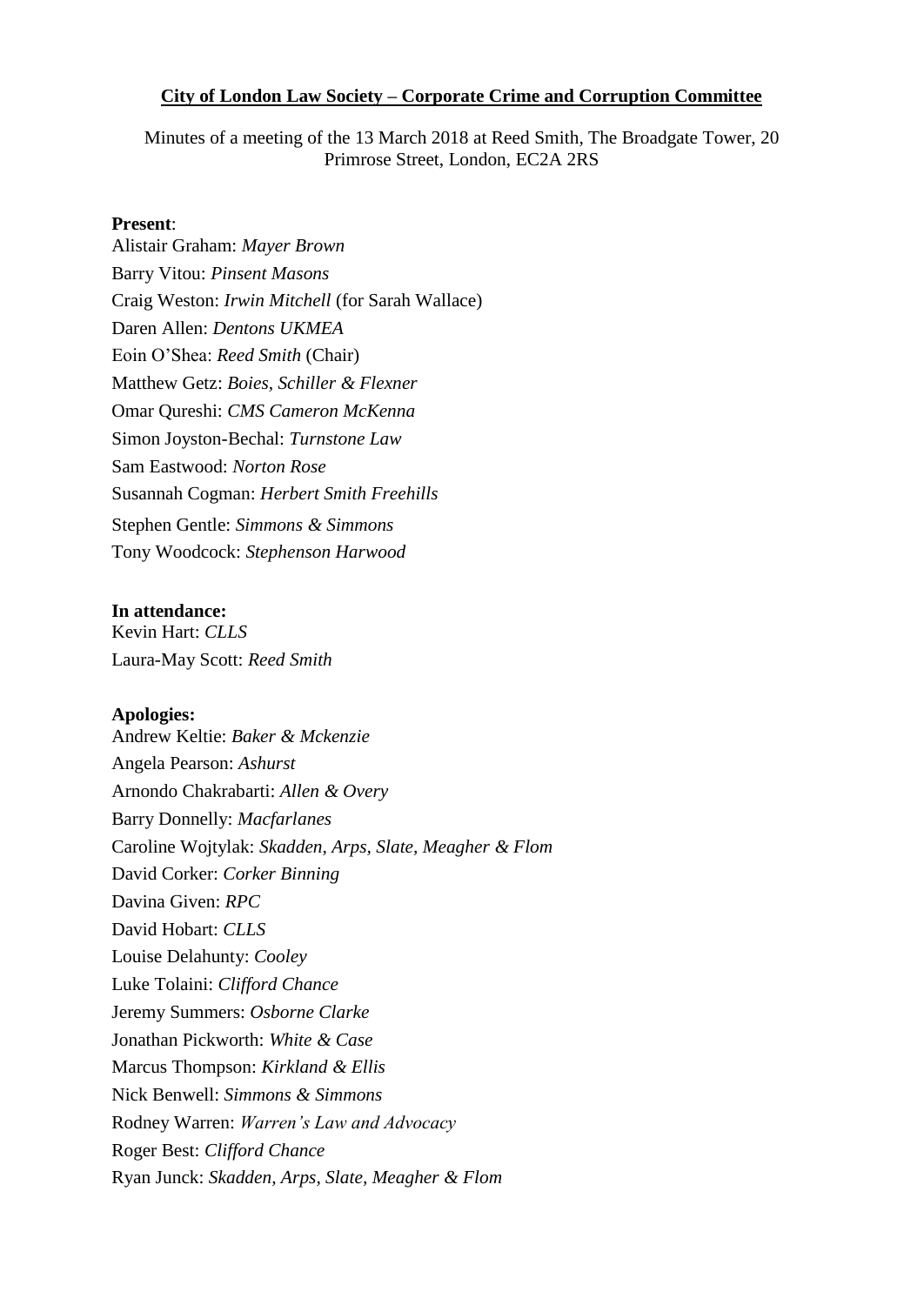Sarah Wallace: *Irwin Mitchell* Satinder Dogra: *Linklaters* Satnam Tumani: *Kirkland & Ellis*

## **1. Apologies**

The Chair gave apologies for those who were not able to attend the meeting.

## **2. Minutes of the last meeting**

The Minutes of the last meeting (30 January 2018) were approved. The Chair directed for the Minutes be filed on the CLLS website 24 hours after the meeting, providing Committee members not present with additional time to send any final comments on the draft.

## **3. Practice / Legal updates**

Omar Qureshi gave the committee an interesting update on the case of *R v Skansken Interiors*.

This was the first contested trial of the issue of the "adequate procedures" defence under Section 7 of the Bribery Act since the Act came into force in 2011. The Committee discussed the case in detail, the jury's verdict and the Judge's ultimate sentence of an absolute discharge.

The Committee also discussed the case of *Bilta v RBS* wherein the High Court considered the scope of litigation privilege in the context of tax investigations. The Court of Appeal decision of *R v Juke*s was also discussed.

### **4. S.2 interview practices**

The Chair explained that s.2 interview practice was a standing agenda item and he encouraged those in attendance to share (on an anonymous basis) any recent experiences of s.2 interviews and in particular any poor practices by investigators.

The Committee discussed the SFO writing to the parent of a group of companies in an attempt to require an overseas subsidiary to provide information. The Committee considered the extraterritorial scope of s.2.

# **5. Guest Speakers:**

The Chair confirmed that Simon York of HMRC was scheduled to attend the Committee meeting on 11 September 2018. The Chair thanked Jeremy Summers for his introduction.